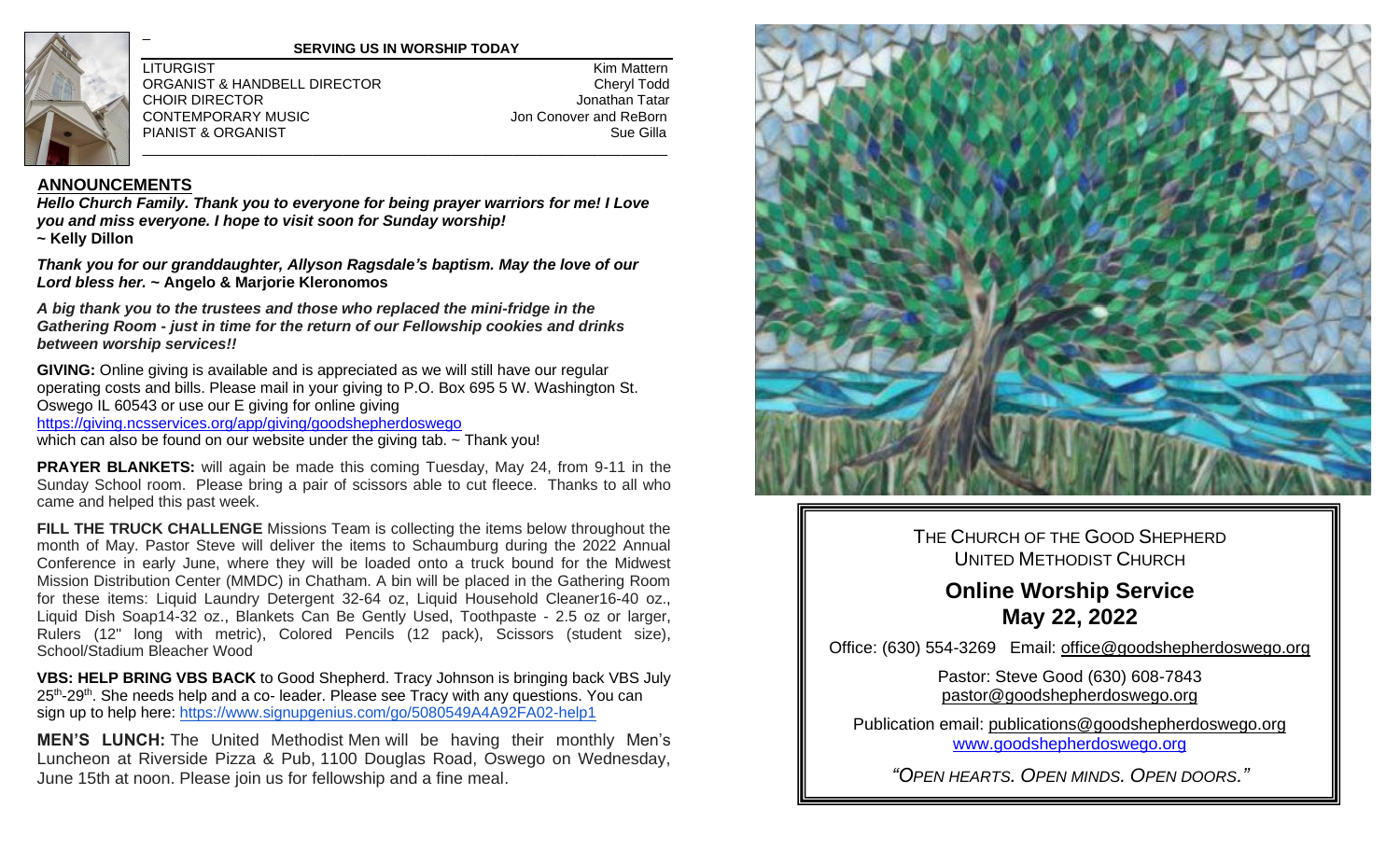# **…. May 22, 2022 6th Sunday of Easter**

*WELCOME! We are happy you came to worship with us today. If you would like to join our mailing list please subscribe on our website. www.goodshepherdoswego.org*

| <b>PRELUDE</b>                                                                                                                                                                                                                                                                    | Stand by Me                    | <b>Cheryl Todd</b> | <b>SONG OF PRAISE</b>                               | All the Angels               | Reborn             |
|-----------------------------------------------------------------------------------------------------------------------------------------------------------------------------------------------------------------------------------------------------------------------------------|--------------------------------|--------------------|-----------------------------------------------------|------------------------------|--------------------|
| WORSHIP IS CELEBRATING GOD'S LOVE AND POWER<br><b>CALL TO WORSHIP</b><br>Leader: May God be gracious to us and bless us and make God's face to shine upon<br>us.<br>People: Let the peoples praise thee, O God; let all the peoples praise thee!<br>Leader: Let us worship God. + |                                |                    | SCRIPTURE: Revelation 21:10,22-22:5, *John 14:23-29 |                              | <b>Kim Mattern</b> |
|                                                                                                                                                                                                                                                                                   |                                |                    | <b>SERMON: Living in the New Jerusalem</b>          |                              | Rev. Steve Good    |
|                                                                                                                                                                                                                                                                                   |                                |                    | WORSHIP IS WITNESSING TO THE WORLD                  |                              |                    |
|                                                                                                                                                                                                                                                                                   |                                |                    | <b>SONG OF PRAISE</b>                               | Soul on Fire                 | Reborn             |
| <b>SONG OF PRAISE</b>                                                                                                                                                                                                                                                             | Goodness of God                | Reborn             | <b>BENEDICTION</b>                                  |                              |                    |
|                                                                                                                                                                                                                                                                                   | WORSHIP IS SHARING AND PRAYING |                    | <b>POSTLUDE</b>                                     | Lift Up Your Songs of Praise | <b>Cheryl Todd</b> |
| <b>CHILDREN'S TIME</b>                                                                                                                                                                                                                                                            |                                |                    |                                                     |                              |                    |

JOYS AND CONCERNS

 Leader: "Lord, in your mercy" **People: "Hear our prayer***"*

## SILENT PRAYER, PASTORAL PRAYER & THE LORDS PRAYER #895

## PRAYER OF PRAISE AND ADORATION

 All nations on earth shall bless you, O God, for you have redeemed your people and brought them new life. Through Christ you have caused your word to shine on the just and the unjust. By your Spirit your saving power is known by all those who believe. We come confessing that Christ is our savior; we give you all glory for your gift of redeeming grace. **Amen.** +

#### + Kirk When We Gather

WORSHIP IS HEARING GOD'S WORD

*Let Go* music and lyrics by Jon Conover *Stand By Me* composed by Charles Tindley and arranged by Robert Hughes *Goodness of God* by Ben Fielding, Brian Johnson, Ed Cash, Jason Ingram, Jenn Johnson 2018 Capitol CMG Paragon (Admin. by Capitol CMG Publishing) SHOUT! Music Publishing Australia (Admin. by Capitol CMG Publishing) Fellow Ships Music (Admin. by Essential Music Publishing LLC) So Essential Tunes (Admin. by Essential Music Publishing LLC) Bethel Music Publishing *All the Angels You Have Known* Words and Music by: Jon Conover 2020© *Soul on Fire* by Brenton Brown, David Carr, Mac Powell, Mark Lee, Matt Maher, Tai Anderson Thankyou Music (Admin. by Capitol CMG Publishing), Be Essential Songs (Admin. by Essential Music Publishing LLC), I Am A Pilgrim Songs (Admin. by Essential Music Publishing LLC) Kobalt Music Copyrights SARL (Admin. by Kobalt Music Publishing America, Inc. "Lift Up Your Songs of Praise". Composed by Camille Saint-Saens and arranged by Stewart Landon

CCLI # 1510043, CCLI Streaming # 2015